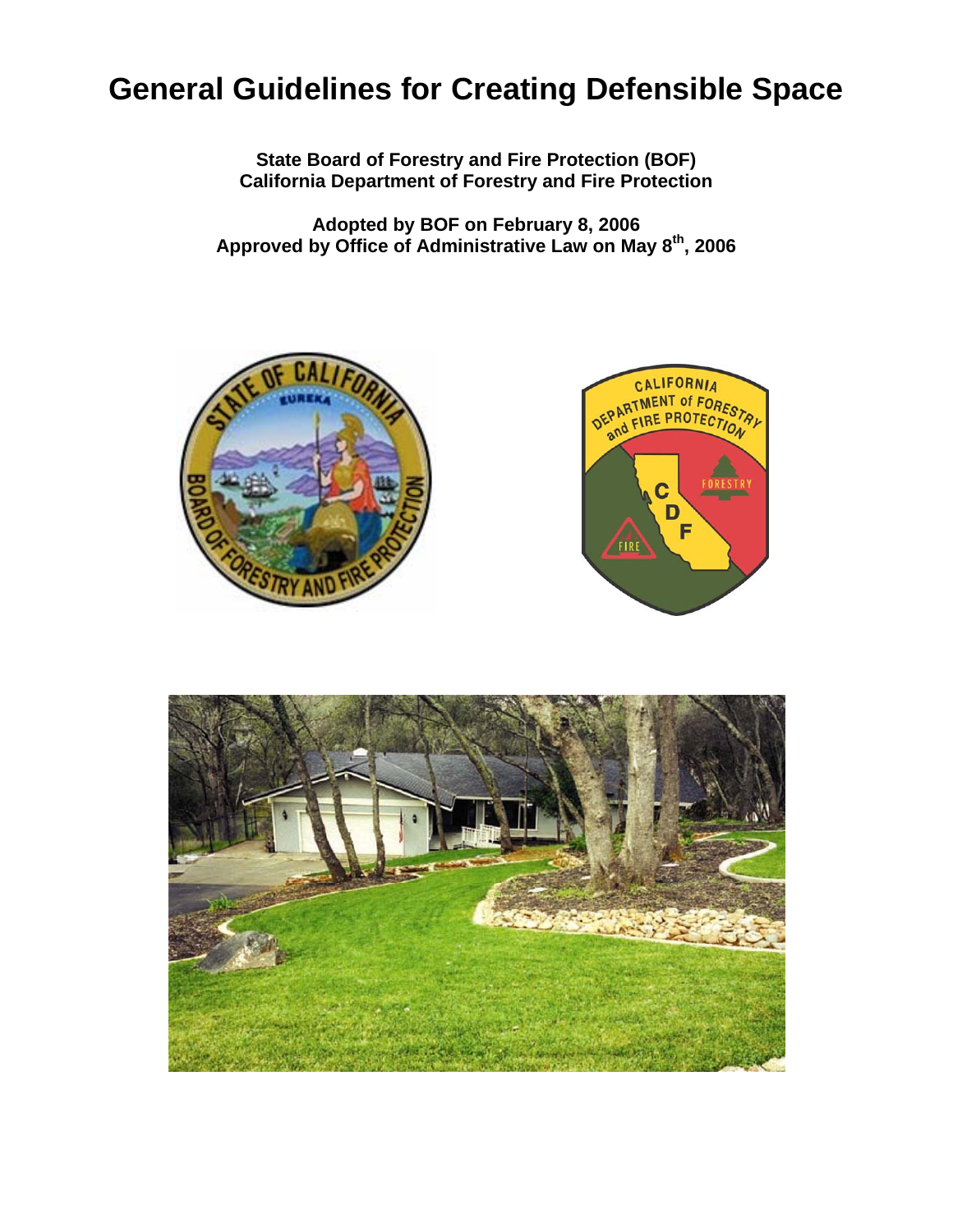# **Contents**

| 2. |  |  |  |
|----|--|--|--|
| 3. |  |  |  |
|    |  |  |  |
|    |  |  |  |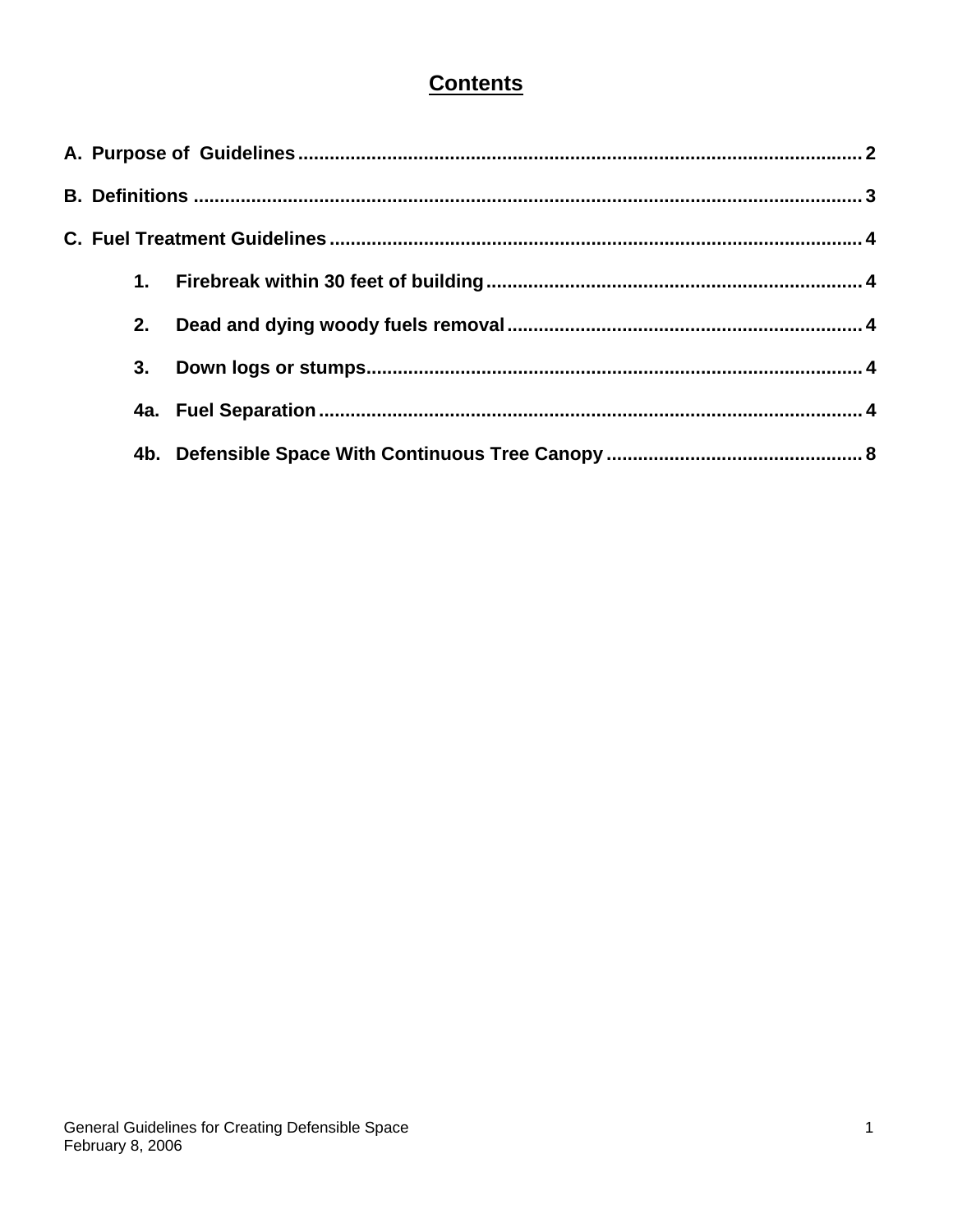#### **A. Purpose of Guidelines**

Recent changes to Public Resources Code (PRC) 4291 expand the defensible space clearance requirement maintained around buildings and structures from 30 feet to a distance of 100 feet. These guidelines are intended to provide property owners with examples of fuel modification measures that can be used to create an area around buildings or structures to create defensible space. A defensible space perimeter around buildings and structures provide firefighters a working environment that allows them to protect buildings and structures from encroaching wildfires as well as minimizing the chance that a structure fire will escape to the surrounding wildland. These guidelines apply to any person



*Effective defensible space* 

who owns, leases, controls, operates, or maintains a building or structure in, upon, or adjoining any mountainous area, forest-covered lands, brush-covered lands, grass-covered lands, or any land that is covered with flammable material, and located within a State Responsibility Area.

The vegetation surrounding a building or structure is fuel for a fire. Even the building or structure itself is considered fuel. Research and experience have shown that fuel reduction around a building or structure increases the probability of it surviving a wildfire. Good defensible space allows firefighters to protect and save buildings or structures safely without facing unacceptable risk to their lives. Fuel reduction through vegetation management is the key to creating good defensible space.

Terrain, climate conditions and vegetation interact to affect fire behavior and fuel reduction standards. The diversity of California's geography also influences fire behavior and fuel reduction standards as well. While fuel reduction standards will vary throughout the State, there are some common practices that guide fuel modification treatments to ensure creation of adequate defensible space:

- Properties with greater fire hazards will require more clearing. Clearing requirements will be greater for those lands with steeper terrain, larger and denser fuels, fuels that are highly volatile, and in locations subject to frequent fires.
- Creation of defensible space through vegetation management usually means reducing the amount of fuel around the building or structure, providing separation between fuels, and or reshaping retained fuels by trimming. Defensible space can be created removing dead vegetation, separating fuels, and pruning lower limbs.
- In all cases, fuel reduction means arranging the tree, shrubs and other fuels sources in a way that makes it difficult for fire to transfer from one fuel source to another. It does not mean cutting down all trees and shrubs, or creating a bare ring of earth across the property.
- A homeowner's clearing responsibility is limited to 100 feet away from his or her building or structure or to the property line, which ever is less, and limited to their land. While individual property owners are not required to clear beyond 100 feet, groups of property owners are encouraged to extend clearances beyond the 100 foot requirement in order to create communitywide defensible spaces.
- Homeowners who do fuel reduction activities that remove or dispose of vegetation are required to comply with all federal, state or local environmental protection laws and obtain permits when necessary. Environmental protection laws include, but are not limited to, threatened and endangered species, water quality, air quality, and cultural/archeological resources. For example, trees removed for fuel reduction that are used for commercial purposes require permits from the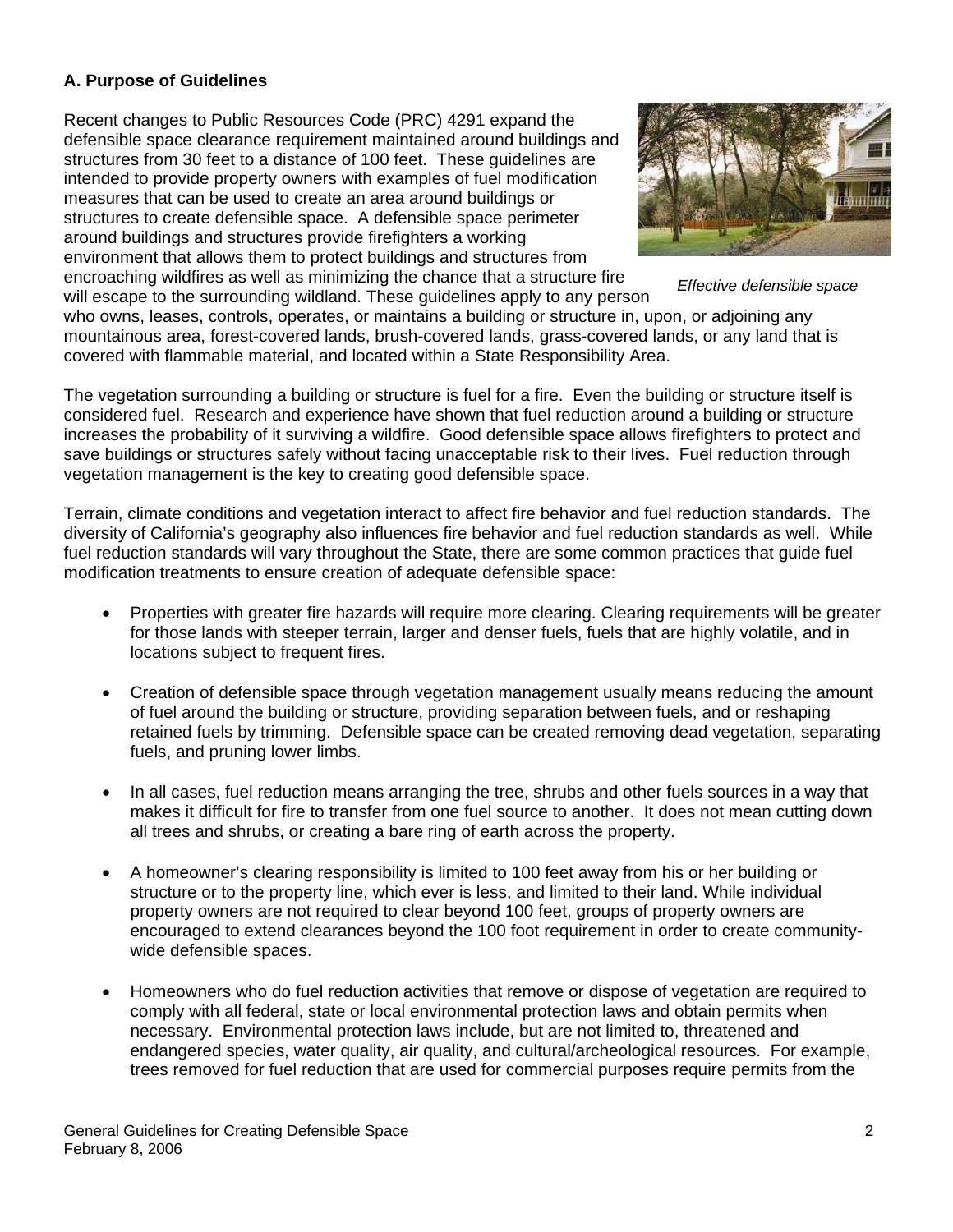California Department of Forestry and Fire Protection. Also, many counties and towns require tree removal permits when cutting trees over a specified size. Contact your local resource or planning agency officials to ensure compliance.

The methods used to manage fuel can be important in the safe creation of defensible space. Care should be taken with the use of equipment when creating your defensible space zone. Internal combustion engines must have an approved spark arresters and metal cutting blades (lawn mowers or weed trimmers) should be used with caution to prevent starting fires during periods of high fire danger. A metal blade striking a rock can create a spark and start a fire, a common cause of fires during summertime.

Vegetation removal can also cause soil disturbance, soil erosion, regrowth of new vegetation, and introduce non-native invasive plants. Always keep soil disturbance to a minimum, especially on steep slopes. Erosion control techniques such as minimizing use of heavy equipment, avoiding stream or gully crossings, using mobile equipment during dry conditions, and covering exposed disturbed soil areas will help reduce soil erosion and plant regrowth.

Areas near water (riparian areas), such as streams or ponds, are a particular concern for protection of water quality. To help protect water quality in riparian areas, avoid removing vegetation associated with water, avoid using heavy equipment, and do not clear vegetation to bare mineral soil.

#### **B. Definitions**

Defensible space: The area within the perimeter of a parcel where basic wildfire protection practices are implemented, providing the key point of defense from an approaching wildfire or escaping structure fire. The area is characterized by the establishment and maintenance of emergency vehicle access, emergency water reserves, street names and building identification, and fuel modification measures.

Aerial fuels: All live and dead vegetation in the forest canopy or above surface fuels, including tree branches, twigs and cones, snags, moss, and high brush. Examples include trees and large bushes.

Building or structure: Any structure used for support or shelter of any use or occupancy.

Flammable and combustible vegetation: Fuel as defined in these guidelines.

Fuel Vegetative material, live or dead, which is combustible during normal summer weather. For the purposes of these guidelines, it does not include fences, decks, woodpiles, trash, etc.

Homeowner: Any person who owns, leases, controls, operates, or maintains a building or structure in, upon, or adjoining any mountainous area, forest-covered lands, brush-covered lands, grass-covered lands, or any land that is covered with flammable material, and located within a State Responsibility Area.

Ladder Fuels: Fuels that can carry a fire vertically between or within a fuel type.

Reduced Fuel Zone: The area that extends out from 30 to 100 feet away from the building or structure (or to the property line, whichever is nearer to the building or structure).

Surface fuels: Loose surface litter on the soil surface, normally consisting of fallen leaves or needles, twigs, bark, cones, and small branches that have not yet decayed enough to lose their identity; also grasses, forbs, low and medium shrubs, tree seedlings, heavier branches and downed logs.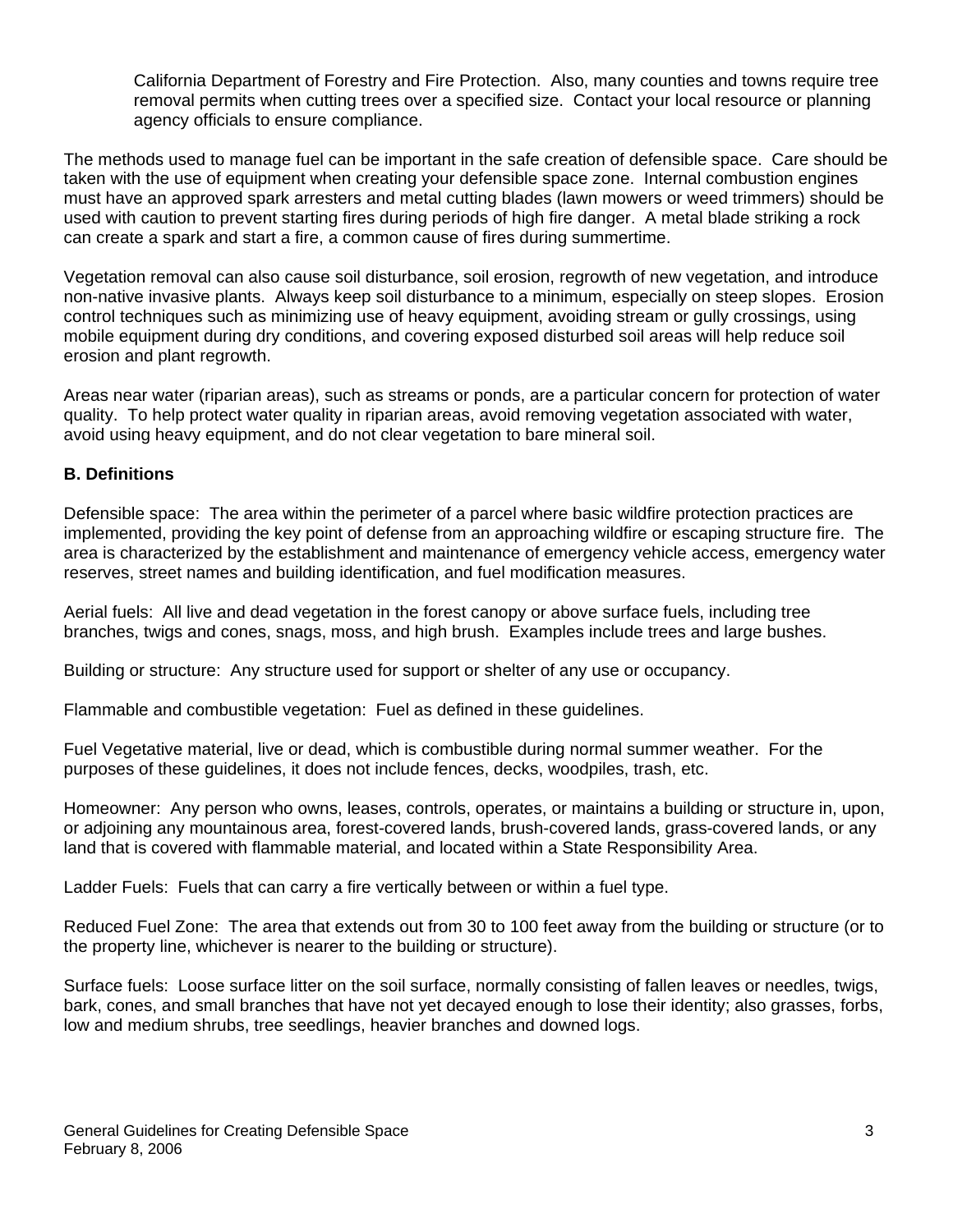#### **C. Fuel Treatment Guidelines**

The following fuel treatment guidelines comply with the requirements of 14 CCR 1299 and PRC 4291. **All persons using these guidelines to comply with CCR 1299 and PRC 4291 shall implement General Guidelines 1., 2., 3., and either 4a or 4b., as described below.** 

#### **General Guidelines:**

- **1.** Maintain a firebreak by removing and clearing away all flammable vegetation and other combustible growth within 30 feet of each building or structure, with certain exceptions pursuant to PRC §4291(a). Single specimens of trees or other vegetation may be retained provided they are wellspaced, well-pruned, and create a condition that avoids spread of fire to other vegetation or to a building or structure.
- **2.** Dead and dying woody surface fuels and aerial fuels within the Reduced Fuel Zone shall be removed. Loose surface litter, normally consisting of fallen leaves or needles, twigs, bark, cones, and small branches, shall be permitted to a depth of 3 inches. This guideline is primarily intended to eliminate trees, bushes, shrubs and surface debris that are completely dead or with substantial amounts of dead branches or leaves/needles that would readily burn.
- **3.** Down logs or stumps anywhere within 100 feet from the building or structure, when embedded in the soil, may be retained when isolated from other vegetation. Occasional (approximately one per acre) standing dead trees (snags) that are well-space from other vegetation and which will not fall on buildings or structures or on roadways/driveways may be retained.
- **4.** Within the Reduced Fuel Zone, one of the following fuel treatments (4a. or 4b.) shall be implemented. Properties with greater fire hazards will require greater clearing treatments. Combinations of the methods may be acceptable under §1299(c) as long as the intent of these guidelines is met.

#### **4a. Reduced Fuel Zone: Fuel Separation**

 In conjunction with General Guidelines 1., 2., and 3., above, minimum clearance between fuels surrounding each building or structure will range from 4 feet to 40 feet in all directions, both horizontally and vertically.

Clearance distances between vegetation will depend on the slope, vegetation size, vegetation type (brush, grass, trees), and other fuel characteristics (fuel compaction, chemical content etc.). Properties with greater fire hazards will require greater separation



between fuels. For example, properties on steep slopes having large sized vegetation will require greater spacing between individual trees and bushes (see Plant Spacing Guidelines and Case Examples below). Groups of vegetation (numerous plants growing together less than 10 feet in total foliage width) may be treated as a single plant. For example, three individual manzanita plants growing together with a total foliage width of eight feet can be "grouped" and considered as one plant and spaced according to the Plant Spacing Guidelines in this document.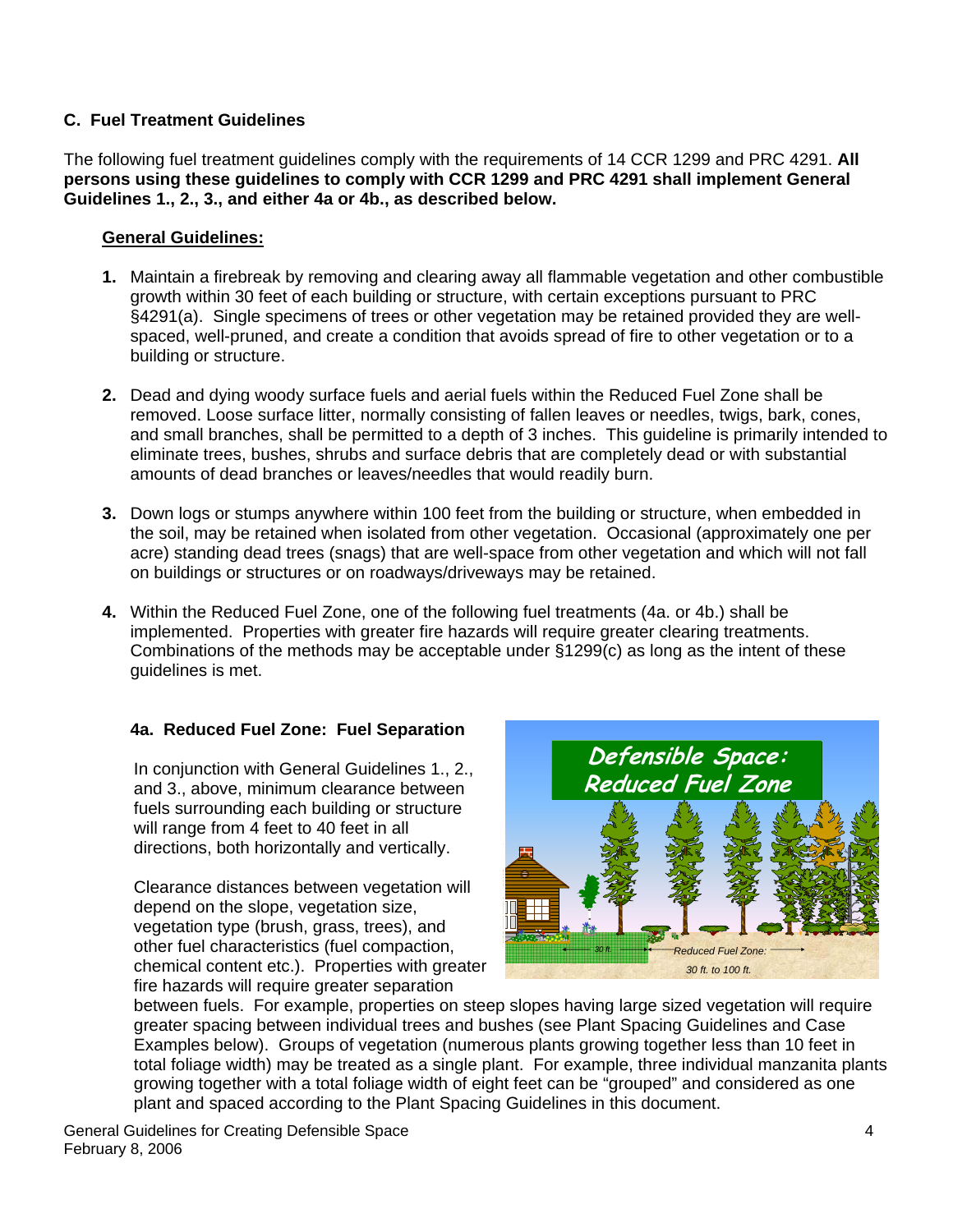Grass generally should not exceed 4 inches in height. However, homeowners may keep grass and other forbs less than 18 inches in height above the ground when these grasses are isolated from other fuels or where necessary to stabilize the soil and prevent erosion.

Clearance requirements include:

• Horizontal clearance between aerial fuels, such as the outside edge of the tree crowns or high brush. Horizontal clearance helps stop the spread of fire from one fuel to the next.



*Horizontal clearance between aerial fuels* 

• Vertical clearance between lower limbs of aerial fuels and the nearest surface fuels and grass/weeds. Vertical clearance removes *ladder fuels* and helps prevent a fire from moving from the shorter fuels to the taller fuels.



*Vertical clearance between aerial fuels*



*Effective vertical and horizontal fuel separation Photo Courtesy Plumas Fire Safe Council.*

General Guidelines for Creating Defensible Space 5 February 8, 2006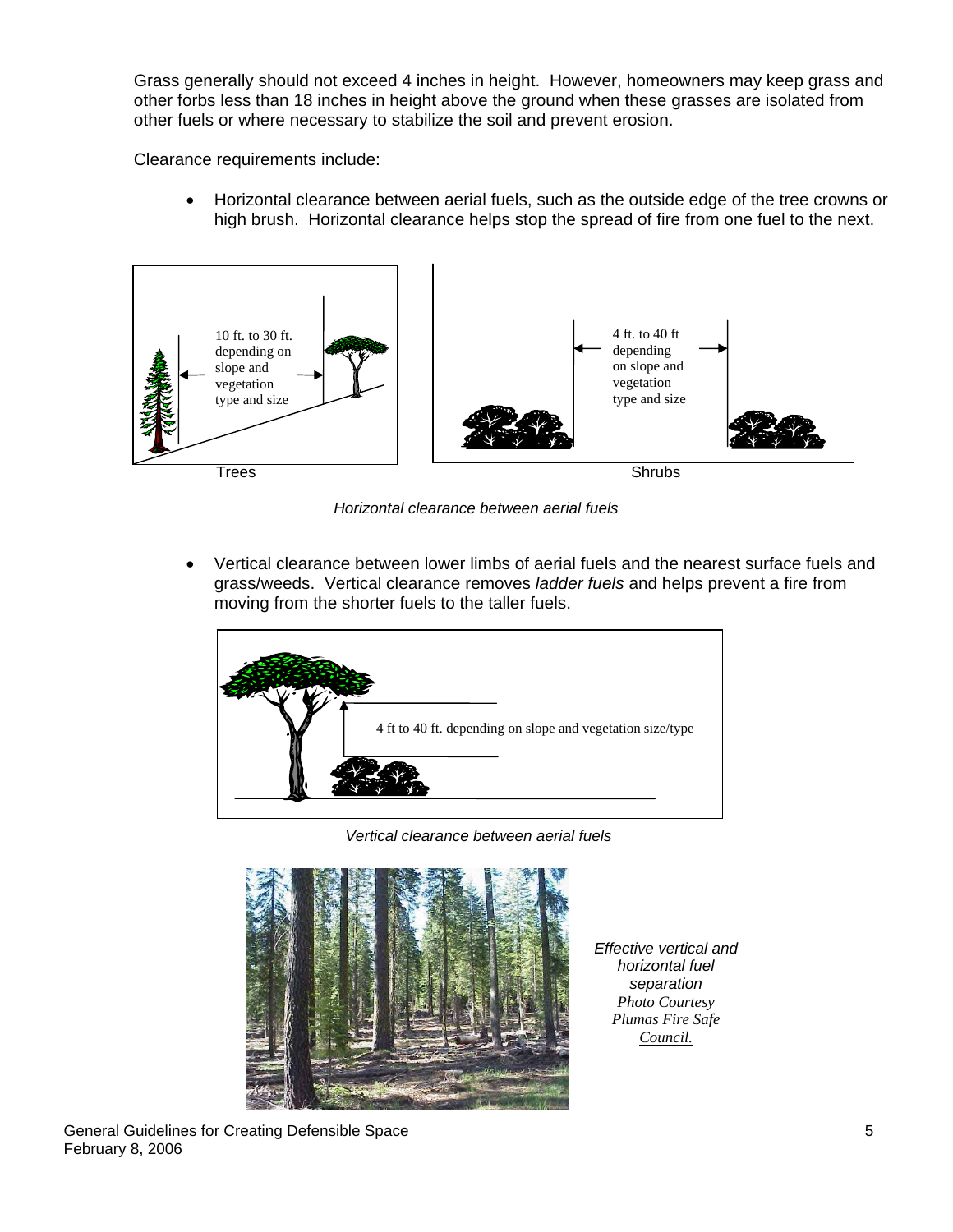| <b>Plant Spacing Guidelines</b>                                                                                                                    |                                                                                |                                 |  |  |  |
|----------------------------------------------------------------------------------------------------------------------------------------------------|--------------------------------------------------------------------------------|---------------------------------|--|--|--|
| Guidelines are designed to break the continuity of fuels and be used as a "rule of thumb" for achieving<br>compliance with Regulation 14 CCR 1299. |                                                                                |                                 |  |  |  |
|                                                                                                                                                    | Minimum horizontal space                                                       |                                 |  |  |  |
| <b>Trees</b>                                                                                                                                       | from edge of one tree canopy to the edge of the next                           |                                 |  |  |  |
|                                                                                                                                                    | Slope                                                                          | Spacing                         |  |  |  |
|                                                                                                                                                    | 0% to 20 %                                                                     | 10 feet                         |  |  |  |
|                                                                                                                                                    | 20% to 40%                                                                     | 20 feet                         |  |  |  |
|                                                                                                                                                    | Greater than 40%                                                               | 30 feet                         |  |  |  |
|                                                                                                                                                    | Minimum horizontal space between edges of shrub                                |                                 |  |  |  |
|                                                                                                                                                    | Slope                                                                          | Spacing                         |  |  |  |
| <b>Shrubs</b>                                                                                                                                      | 0% to 20 %                                                                     | 2 times the height of the shrub |  |  |  |
|                                                                                                                                                    | 20% to 40%                                                                     | 4 times the height of the shrub |  |  |  |
|                                                                                                                                                    | Greater than 40%                                                               | 6 times the height of the shrub |  |  |  |
| <b>Vertical</b>                                                                                                                                    | Minimum vertical space between top of shrub and bottom of lower tree branches: |                                 |  |  |  |
| <b>Space</b>                                                                                                                                       | 3 times the height of the shrub                                                |                                 |  |  |  |

*Adapted from: Gilmer, M. 1994. California Wildfire Landscaping*

## **Case Example of Fuel Separation: Sierra Nevada conifer forests**

Conifer forests intermixed with rural housing present a hazardous fire situation. Dense vegetation, long fire seasons, and ample ignition sources related to human access and lightning, makes this home vulnerable to wildfires. This home is located on gentle slopes (less than 20%), and is surrounded by large mature tree overstory and intermixed small to medium size brush (three to four feet in height).

Application of the guideline under 4a. would result in horizontal spacing between large tree branches of 10 feet; removal of many of the smaller trees to create vertical space between large trees and smaller trees and



horizontal spacing between brush of six to eight feet (calculated by using 2 times the height of brush).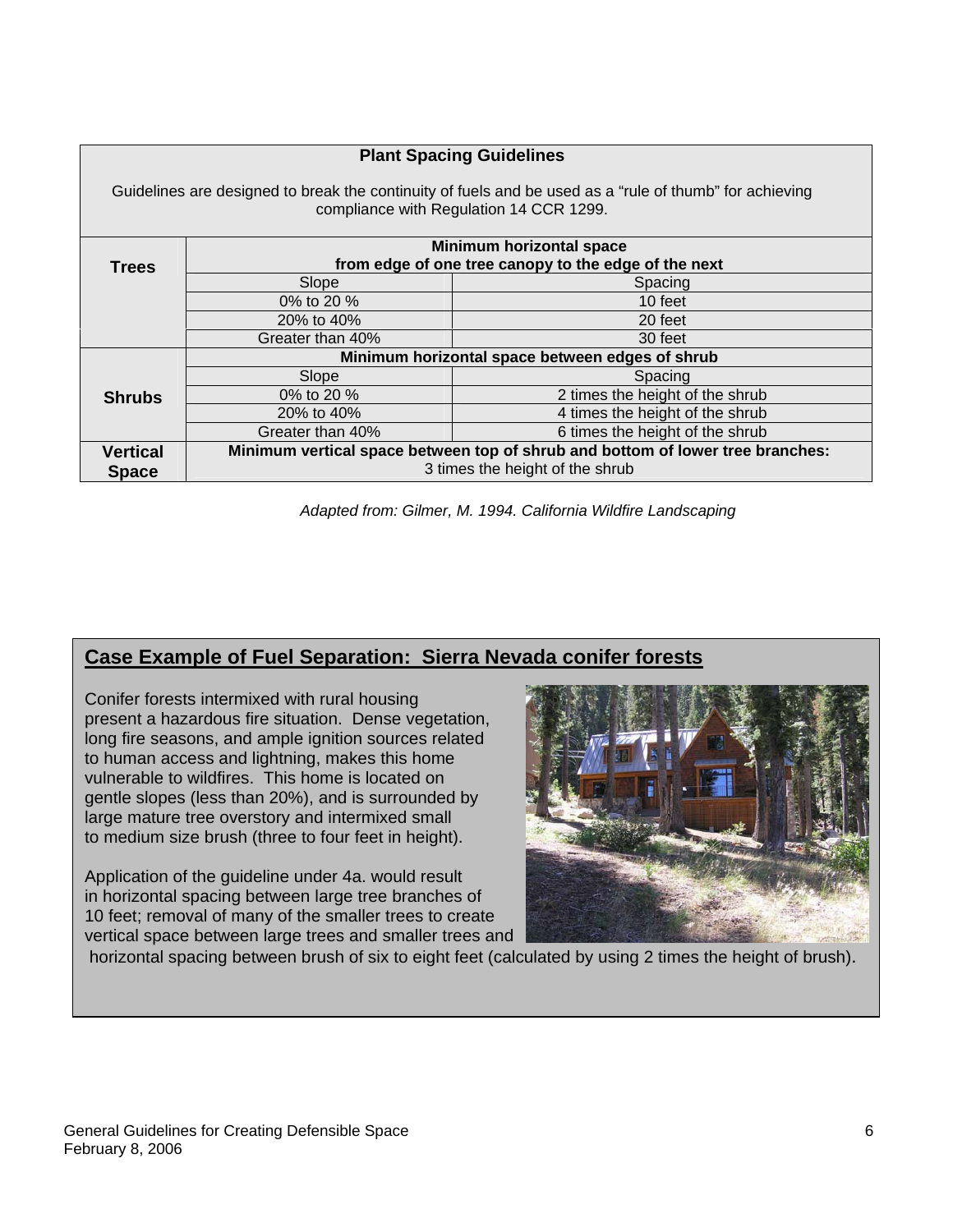# **Case Example of Fuel Separation: Southern California chaparral**

Mature, dense and continuous chaparral brush fields on steep slopes found in Southern California represents one of the most hazardous fuel situations in the United States. Chaparral grows in an unbroken sea of dense vegetation creating a fuel-rich path which spreads fire rapidly. Chaparral shrubs burn hot and produce tall flames. From the flames come burning embers which can ignite homes and plants. (Gilmer, 1994). All these factors results in a setting where aggressive defensible space clearing requirements are necessary.

Steep slopes (greater than 40%) and tall, old brush (greater than 7 feet tall), need significant modification. These settings require aggressive



clearing to create defensible space, and would require maximum spacing. Application of the guidelines would result in 42 feet horizontal spacing (calculated as 6 times the height of the brush) between retained groups of chaparral.

## **Case Example of Fuel Separation: Oak Woodlands**

Oak woodlands, the combination of oak trees and other hardwood tree species with a continuous grass ground cover, are found on more than 10 million acres in California. Wildfire in this setting is very common, with fire behavior dominated by rapid spread through burning grass.

Given a setting of moderate slopes (between 20% and 40%), wide spacing between trees, and continuous dense grass, treatment of the grass is the primary fuel reduction concern. Property owners using these guidelines would cut grass to a maximum 4 inches in height, remove the clippings, and consider creating 20 feet spacing between trees.